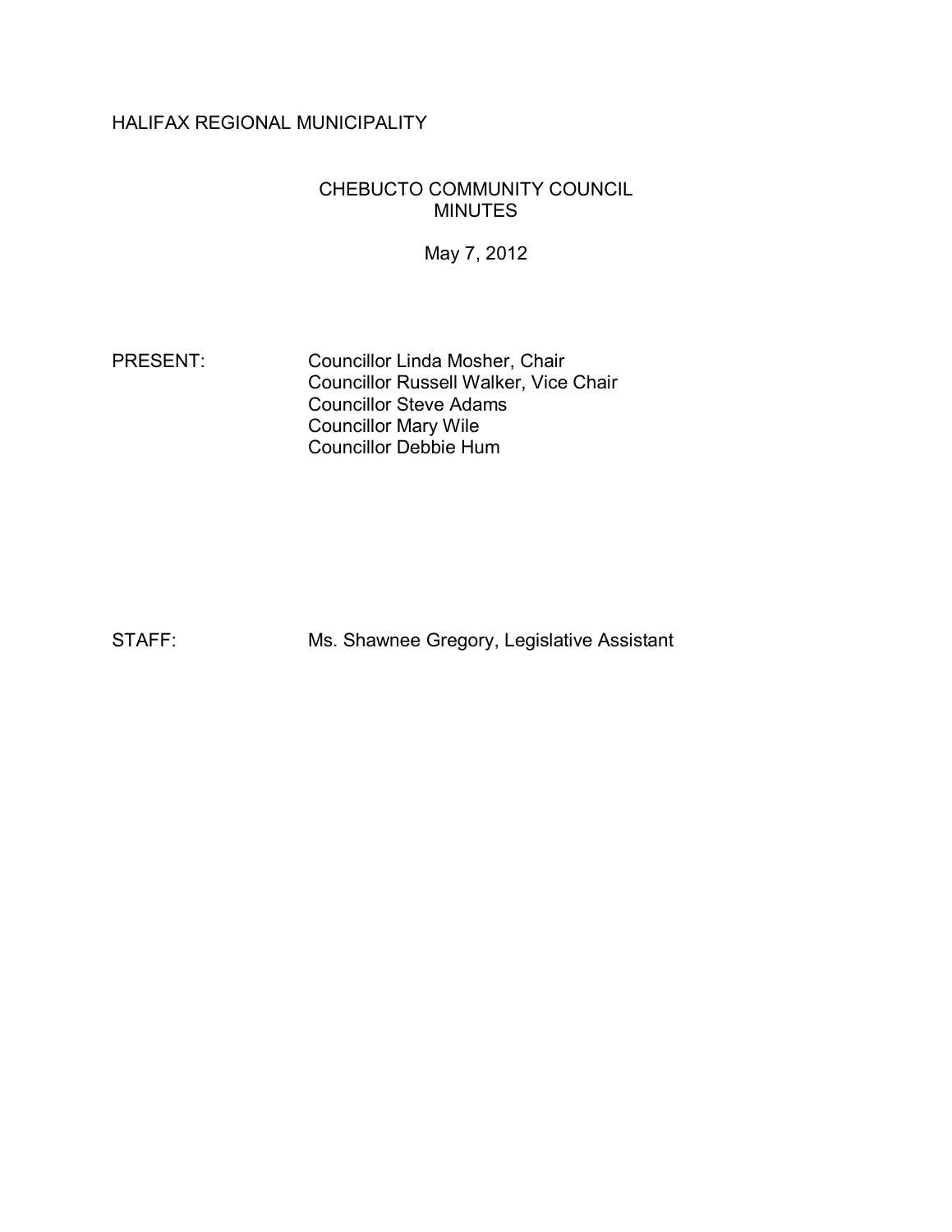# TABLE OF CONTENTS

| 1.         |                                                                              | <b>CALL TO ORDER.</b>                                                   |  |  |
|------------|------------------------------------------------------------------------------|-------------------------------------------------------------------------|--|--|
| 2.         |                                                                              |                                                                         |  |  |
| 3.         | APPROVAL OF THE ORDER OF BUSINESS AND APPROVAL OF ADDITIONS                  |                                                                         |  |  |
|            |                                                                              |                                                                         |  |  |
| 4.         |                                                                              |                                                                         |  |  |
|            | 4.1                                                                          |                                                                         |  |  |
|            |                                                                              | 4.1.1 Keefe Drive - Emergency Concerns Due to Road Construction and     |  |  |
|            |                                                                              |                                                                         |  |  |
|            |                                                                              | 4.1.2 Beech Tree Infestation on HRM Owned Trees- Fairmount              |  |  |
|            |                                                                              |                                                                         |  |  |
|            |                                                                              |                                                                         |  |  |
|            |                                                                              | 4.1.4 Graffiti on Chain of Lakes Trail - Northwest Arm Overpass 4       |  |  |
|            |                                                                              | 4.1.5 Request to Amend the C-1 Zone to Remove R-4 Uses under the        |  |  |
|            |                                                                              |                                                                         |  |  |
|            | 4.1.6                                                                        | Public Right Away (Tow Path) on the Northwest Arm - Maintenance         |  |  |
|            |                                                                              |                                                                         |  |  |
|            |                                                                              | 4.1.7 Pocket Park - Crown Drive and Brook Street - Private Property and |  |  |
|            |                                                                              |                                                                         |  |  |
|            |                                                                              |                                                                         |  |  |
|            |                                                                              | 4.1.9 Off Leash Dog Park for Royale Hemlock Estates/Wentworth           |  |  |
|            |                                                                              |                                                                         |  |  |
|            |                                                                              |                                                                         |  |  |
| 5.<br>6.   |                                                                              |                                                                         |  |  |
|            |                                                                              |                                                                         |  |  |
| 7.         |                                                                              |                                                                         |  |  |
| 8.         | <b>HEARINGS</b>                                                              |                                                                         |  |  |
|            | 8.1                                                                          |                                                                         |  |  |
|            | 8.2                                                                          |                                                                         |  |  |
| 9.         |                                                                              | CORRESPONDENCE, PETITIONS & DELEGATIONS - NONE 5                        |  |  |
| 10.        |                                                                              |                                                                         |  |  |
|            | 10.1                                                                         |                                                                         |  |  |
|            | 10.2                                                                         |                                                                         |  |  |
|            |                                                                              | 10.2.1 Blue Mountain Birch Cove Lakes Regional Park and Bayers Lake     |  |  |
|            |                                                                              | Business Park Status Update - Councillor Hum  6                         |  |  |
| 11.<br>12. |                                                                              |                                                                         |  |  |
|            |                                                                              |                                                                         |  |  |
|            | Case 17330 - Stage II Development Agreement - Block C, Washmill Lake<br>12.1 |                                                                         |  |  |
|            |                                                                              |                                                                         |  |  |
|            |                                                                              |                                                                         |  |  |
|            | 12.2 Armdale Rotary to Roundabout Conversion - Request for Report on         |                                                                         |  |  |
| 13.        |                                                                              |                                                                         |  |  |
|            |                                                                              |                                                                         |  |  |
|            |                                                                              |                                                                         |  |  |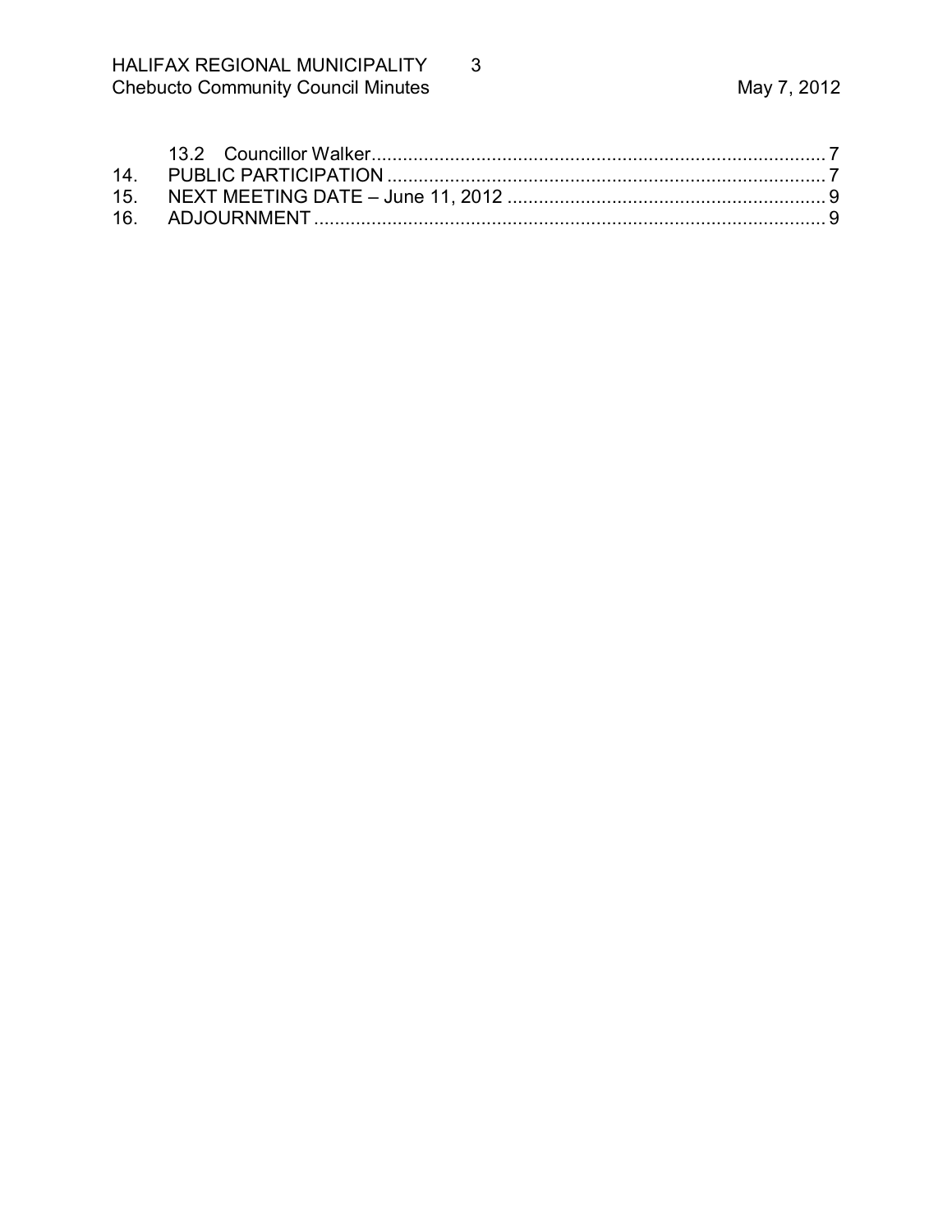## <span id="page-3-0"></span>**1. CALL TO ORDER**

The Chair called the meeting to order at 7:00 p.m. in the Keshen Goodman Library, Halifax.

# <span id="page-3-1"></span>**2. APPROVAL OF MINUTES – April 2 & 17, 2012**

**MOVED by Councillor Adams, seconded by Councillor Walker that the minutes of April 2 & 17, 2012 be approved as presented. MOTION PUT AND PASSED.** 

## <span id="page-3-2"></span>**3. APPROVAL OF THE ORDER OF BUSINESS AND APPROVAL OF ADDITIONS AND DELETIONS**

Addition:

12.1 Case 17330 – Stage II Development Agreement – Block C, Washmill Lake Drive, Halifax

i) Report from the Halifax Watershed Advisory Board

12.2 Armdale Rotary to Roundabout Conversion – Request for Report on Effectiveness – Councillor Mosher

**MOVED by Councillor Adams, seconded by Councillor Walker that the agenda be accepted as amended. MOTION PUT AND PASSED.** 

- <span id="page-3-3"></span>**4. BUSINESS ARISING OUT OF THE MINUTES**
- <span id="page-3-4"></span>**4.1 Status Sheet**
- <span id="page-3-5"></span>**4.1.1 Keefe Drive – Emergency Concerns Due to Road Construction and Lack of Seawall**

No update. To remain on Status Sheet.

## <span id="page-3-6"></span>**4.1.2 Beech Tree Infestation on HRM Owned Trees Fairmount Subdivision**

No update. To remain on Status Sheet.

## <span id="page-3-7"></span>**4.1.3 Chain of Lakes Trail Surplus Lands**

No update. To remain on Status Sheet.

# <span id="page-3-8"></span>**4.1.4 Graffiti on Chain of Lakes Trail – Northwest Arm Overpass**

No update. To remain on Status Sheet.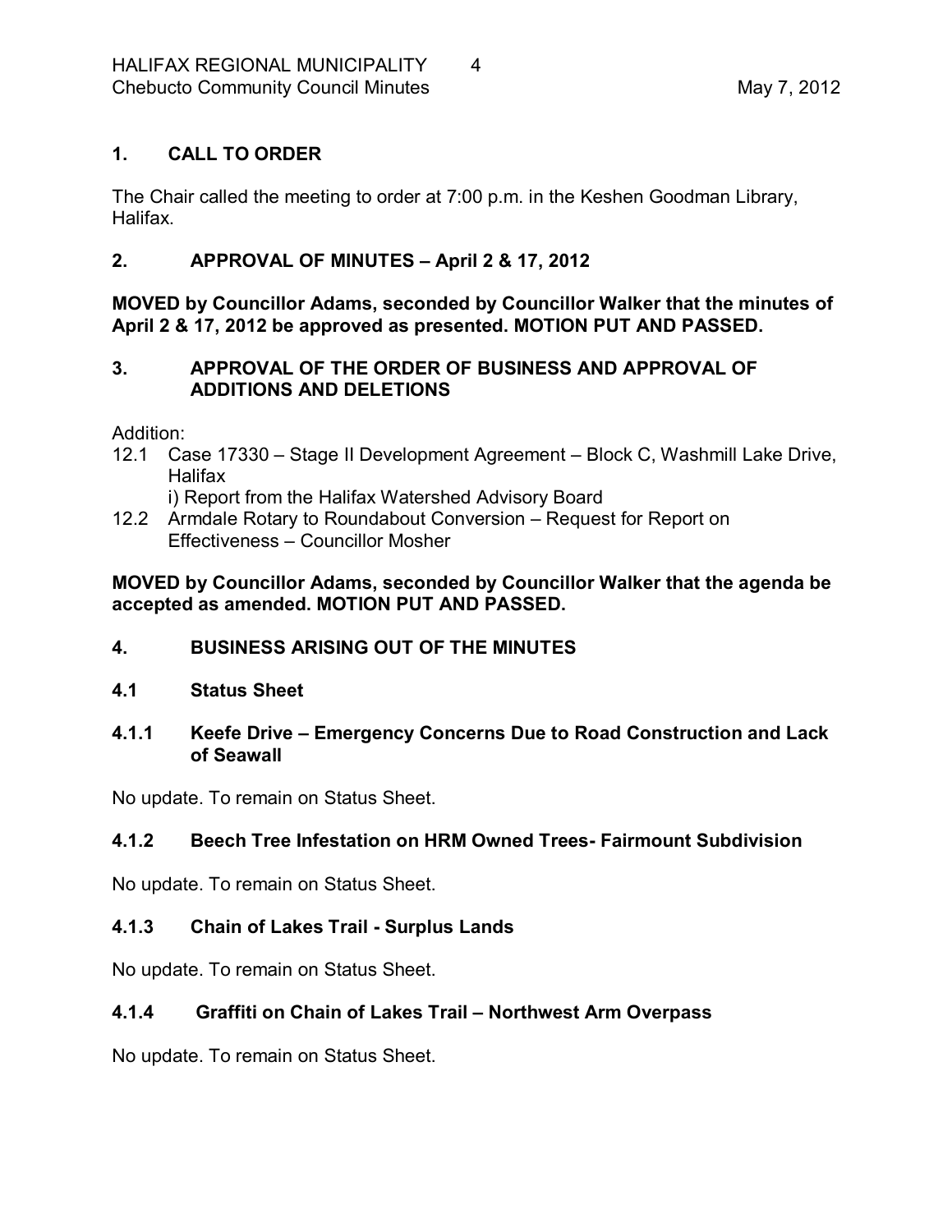#### <span id="page-4-0"></span>**4.1.5 Request to Amend the C1 Zone to Remove R4 Uses under the Mainland** Land Use By-law

No update. To remain on Status Sheet.

## <span id="page-4-1"></span>**4.1.6 Public Right Away (Tow Path) on the Northwest Arm Maintenance and Access**

No update. To remain on Status Sheet.

#### <span id="page-4-2"></span>**4.1.7 Pocket Park Crown Drive and Brook Street Private Property and Parking Issue**

No update. To remain on Status Sheet.

## <span id="page-4-3"></span>**4.1.8 Flooding Purcell's Cove Road**

No update. To remain on Status Sheet.

## <span id="page-4-4"></span>**4.1.9 Off Leash Dog Park for Royale Hemlock Estates/Wentworth Estates Area**

Item removed from Status Sheet at the April 2, 2012 meeting.

## <span id="page-4-5"></span>**4.1.10 Cowie Hill Development Agreement**

No update. To remain on Status Sheet.

- <span id="page-4-6"></span>**5. MOTIONS OF RECONSIDERATION – NONE**
- <span id="page-4-7"></span>**6. MOTIONS OF RESCISSION – NONE**
- <span id="page-4-8"></span>**7. CONSIDERATION OF DEFERRED BUSINESS – NONE**
- <span id="page-4-9"></span>**8. HEARINGS**
- <span id="page-4-10"></span>**8.1 Public Hearings None**
- <span id="page-4-11"></span>**8.2 Variance Appeal Hearings – None**
- <span id="page-4-12"></span>**9. CORRESPONDENCE, PETITIONS & DELEGATIONS NONE**
- <span id="page-4-13"></span>**10. REPORTS**
- <span id="page-4-14"></span>**10.1 Staff – None**
- <span id="page-4-15"></span>**10.2 Councillor**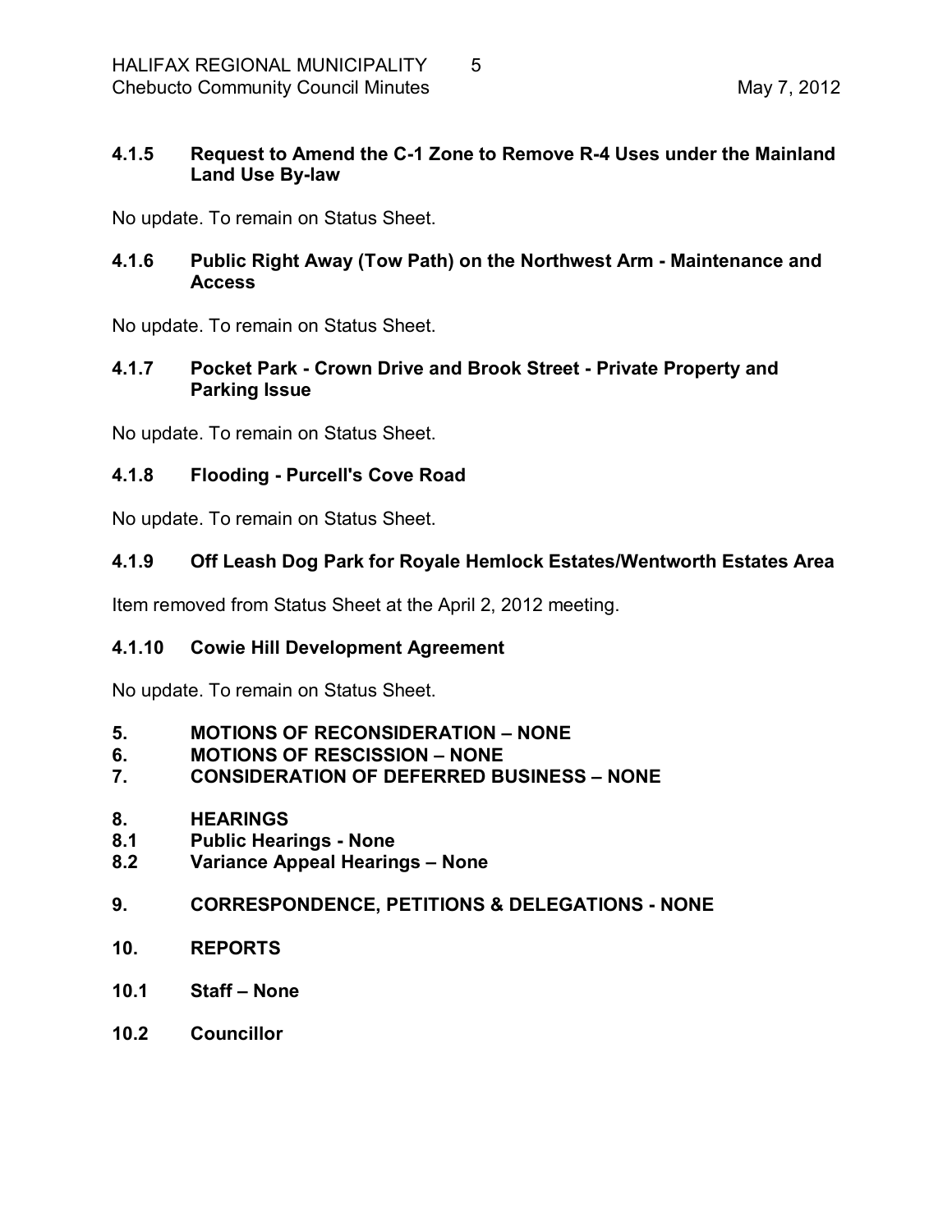#### <span id="page-5-0"></span>**10.2.1 Blue Mountain Birch Cove Lakes Regional Park and Bayers Lake Business Park Status Update – Councillor Hum**

Councillor Hum advised that a public meeting would be held regarding this matter at 7:00 p.m. on May 31, 2012 at St. Peter's Church Hall on Dakin Drive; noting that HRM and Department of Environment staff would be in attendance.

**MOVED by Councillor Hum, seconded by Councillor Walker that Chebucto Community Council endorse the Public Meeting regarding the Blue Mountain Birch Cove Lakes Regional Park and Bayers Lake Business Park Status Update to be held on May 31, 2012. MOTION PUT AND PASSED.** 

- <span id="page-5-1"></span>**11. MOTIONS – NONE**
- <span id="page-5-2"></span>**12. ADDED ITEMS**
- <span id="page-5-4"></span><span id="page-5-3"></span>**12.1 Case 17330 – Stage II Development Agreement – Block C, Washmill Lake Drive, Halifax i) Report from the Halifax Watershed Advisory Board**

A report dated May 4, 2012 was submitted.

A report dated January 26, 2012 from the Halifax Watershed Advisory Board was submitted.

Mr. Paul Sampson, Planner, provided the presentation on Case 17330 – Stage II Development Agreement – Block C, Washmill Lake Drive, Halifax. He advised that an amendment to the motion would be required to include the revised Schedule B which shows a reduction in the number of parking spaces for the clubhouse from that shown on Schedule B included in the staff report dated May 4, 2012.

**MOVED by Councillor Wile, seconded by Councillor Walker that Chebucto Community Council:**

- **1. Approve, by resolution, the Stage II Development Agreement as shown in Attachment A of the report dated May 4, 2012 for a new townhouse development on Block C of Phase 5, Clayton Park West, Washmill Lake Drive, Halifax,** *including the revised Schedule B that shows a reduction to six parking spaces for the clubhouse parking lot***; and**
- **2. Require that the Stage II Development Agreement be signed by the property owner within 120 days, or any extension thereof granted by Council on request of the property owner, from the date of final approval by Council and any other bodies as necessary, including applicable appeal periods, whichever is later; otherwise approval shall be void and obligations arising hereunder shall be at an end.**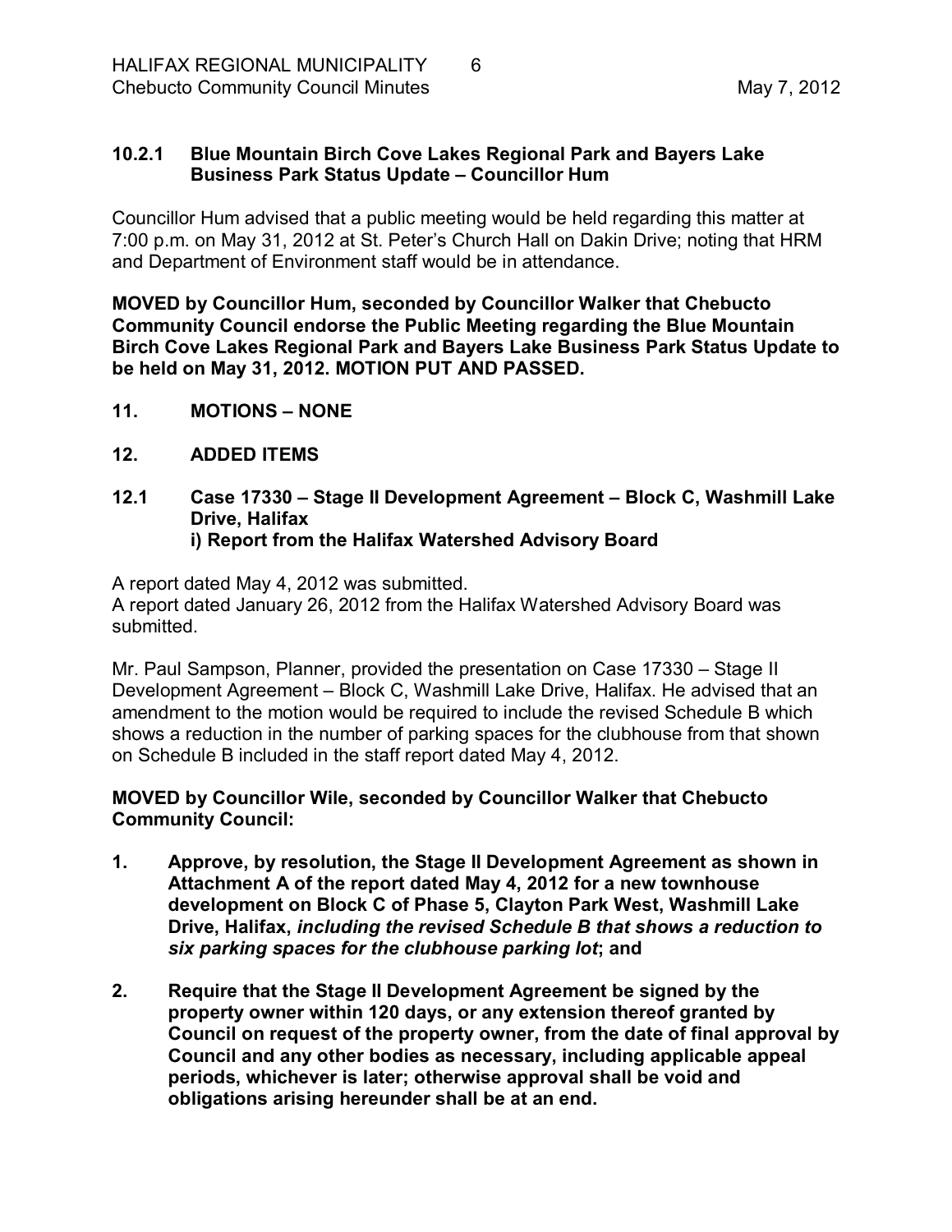Mr. Sampson indicated that the revised Schedule B shows six spaces for the clubhouse and, if the developer wanted more in the future, they could request that Community Council consider amending the agreement. He also stated that the report should state rental units rather than condos.

## **MOTION PUT AND PASSED.**

#### <span id="page-6-0"></span>**12.2 Armdale Rotary to Roundabout Conversion – Request for Report on Effectiveness – Councillor Mosher**

The Vice Chair assumed the Chair at 7:16 p.m.

**MOVED by Councillor Mosher, seconded by Councillor Wile that Chebucto Community Council request a staff report regarding the Armdale Rotary to Roundabout conversion including measurements on performance and observations. MOTION PUT AND PASSED.**

Councillor Mosher resumed the Chair at 7:17 p.m.

# <span id="page-6-1"></span>**13. NOTICES OF MOTION**

## <span id="page-6-2"></span>**13.1 Councillor Walker**

Take notice that at the next meeting of Chebucto Community Council to be held on June 11, 2012 I will introduce a motion of rescission of a motion of Chebucto Community Council dated November 1, 2010 item 10.1.1 Lacewood Terminal Site selection Item 1. Approve in principle that PID # 40090169 (referred to as the "Willet Site") be designated as the future location for the new Lacewood Transit Terminal as per the recommendation in the report dated October 13, 2010.

## <span id="page-6-3"></span>**13.2 Councillor Walker**

Take notice that at the next meeting of Chebucto Community Council to be held on June 11, 2012 I will introduce a motion for Chebucto Community Council to approve in principle that Site 1, the Lacewood Drive site, be designated as the future location for the new Lacewood Transit Terminal as in the report dated October 13, 2010.

## <span id="page-6-4"></span>**14. PUBLIC PARTICIPATION**

**Mr. Hiram Tiller**, Regency Park Drive, requested an update on the following items:

- The lack of sidewalk between Lacewood and Regency Park Drive;
- The bridge by Clayton Park West High School; noting he thought a study was being done;
- The creation of a separate right turn lane from Joseph Howe Drive onto Exit 0; and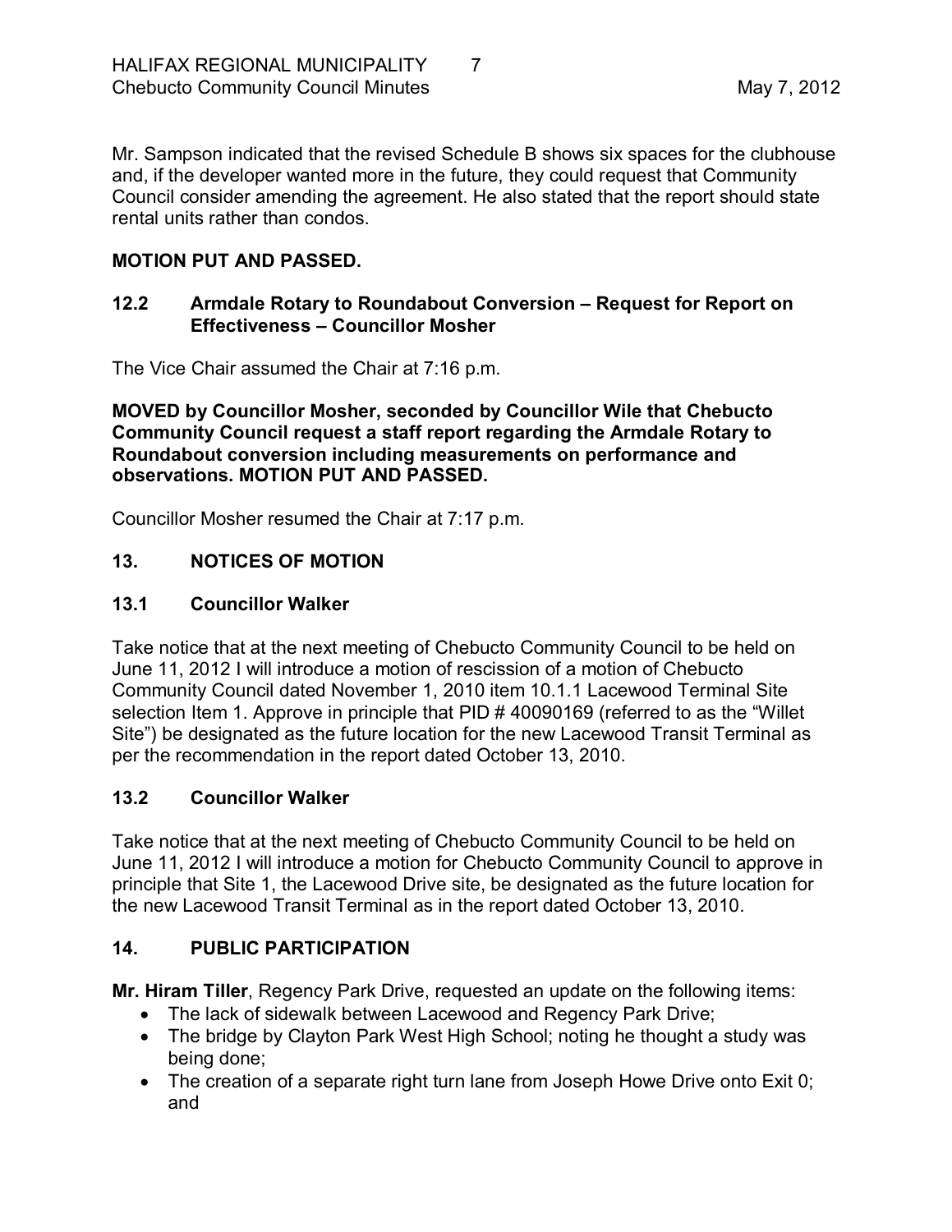· The status of the present Regency Park Drive and if it would ever be extended.

Councillor Wile advised that the bridge would become two laned in July or August and they hoped to extend the sidewalk at that time as well. She stated that the present Regency Park Drive would connect to Washmill Lake Drive once development begins in that area; however, she was unsure of timing.

Regarding the widening of Joseph Howe Drive, Councillor Walker advised that tenders had been called for that week and would be announced around the end of June; noting it would be a whole reconstruction of the street.

**Ms. Wendy McDonald**, Warwick Lane, hoped that after being open for six months, Washmill Lake Drive would get proper signage; noting it was confusing that it was still being called Washmill Lake Court at the exit and maps may have helped the public when the street opened. She highlighted the following issues on Lacewood Drive: issues with poor curb quality, excessive signage on the medical clinic, that Mr. Lube has not landscaped the slope on the property, and a fundraiser group asking for donations in Saturday traffic. Ms. McDonald advised that it would have been a good idea to install a sidewalk on Chain Lake Drive since Heritage Gas was already tearing it up, and that several traffic incidents had occurred since Dunbrack Street was being torn up; noting broken glass from cars had been left on the road. She hoped that the Urban Forest Master Plan document would have more information on the possibility of tree retention.

Mr. Kurt Pyle, Supervisor of Planning Applications and Heritage advised that he would discuss the Mr. Lube landscaping matter with Development Services staff in order to find out what information was available in the agreement and who was actually responsible for that land. He indicated they would also investigate the medical clinic signage.

**Mr. Bruce Smith**, Forestside Crescent, noted that the Mr. Lube strip of landscaping was beyond the parking lot and; therefore, likely belonged to the Home Depot. He was glad to hear a meeting had been set regarding the Blue Mountain Birch Cove Lakes Regional Park and Bayers Lake Business Park Status Update and requested that residents be provided with the point by point items to be addressed at the meeting so they could respond and make a prepared statement in advance. Mr. Smith advised that the Halifax North West Trails Association had been awarded the lowest bid on the contract for the extension of the Linear Trail which had been concluded approximately six weeks prior and wondered why it had not been signed off on yet.

The Chair advised that she would follow up with staff regarding signing off on the Linear Trail extension.

Councillor Hum advised that she was unsure whether staff would be able to prepare anything in advance of the meeting; however, an agenda would be available.